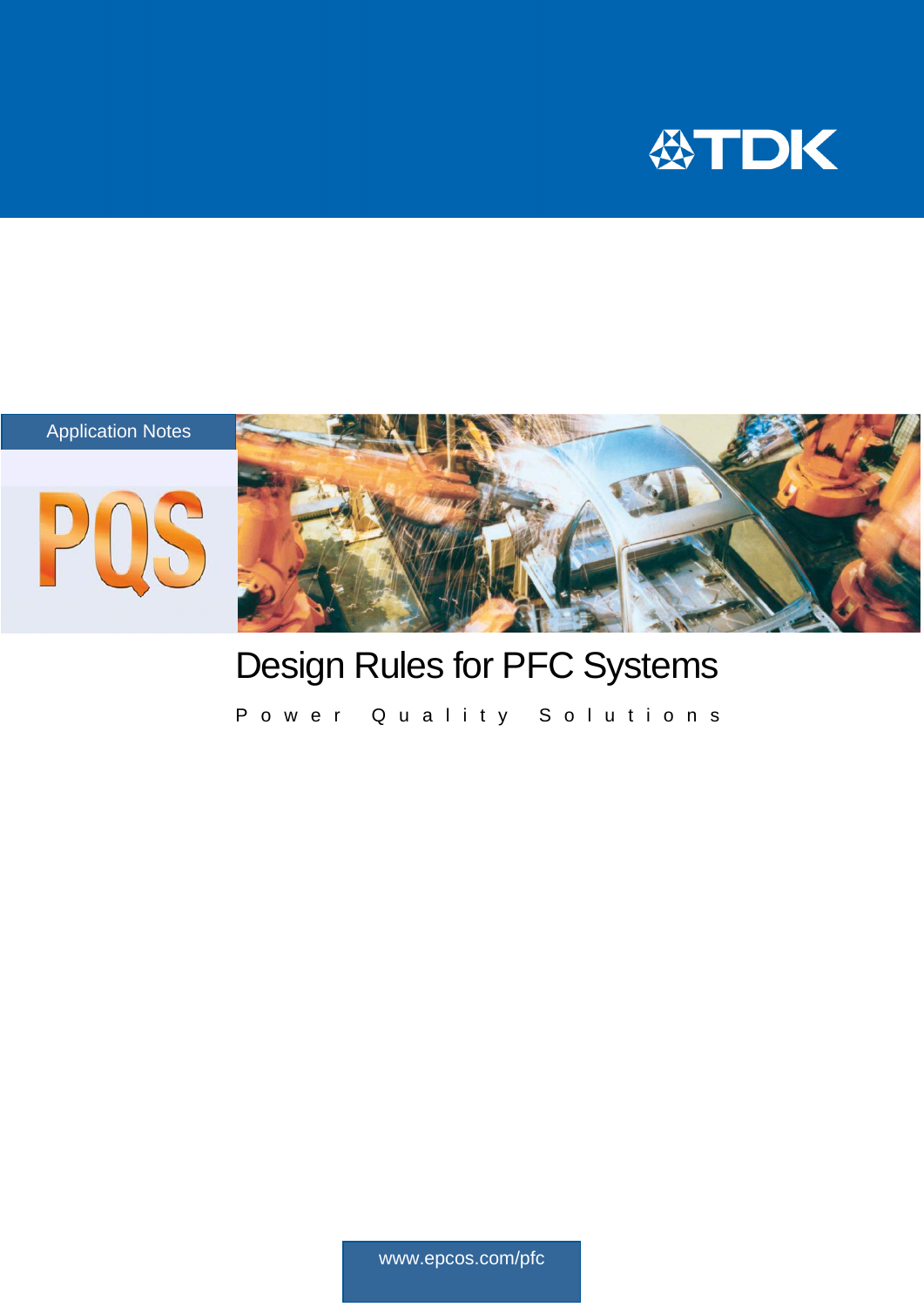

The collection of "PQS Application Notes" is a library with in-depth information on PFC applications, case studies and reference projects. It also serves as a helpdesk for all topics relating to PFC and PQS, is suitable for training purposes and is designed to answer frequently asked questions.

Each issue focuses on a particular application topic, a specific solution or a topic of general interest. The aim is to share the extensive knowledge gained globally by EPCOS PFC experts with regional staff who deal with PFC and PQS. The authors of the PQS Application Notes have extensive experience in the field of PFC and PQS and a professional background as electrical/design engineers or product marketing managers throughout the world.

These PQS Application Notes are issued from time to time and can be downloaded from the EPCOS Internet under www.epcos.com/pfc

Please contact the EPCOS PM department in Munich if you wish to receive the latest issue of the PQS Application Notes automatically by e-mail. A list with available titles may also be obtained from the PM department in Munich.

#### **Important Notes**

Some parts of this publication contain statements about the suitability of our products for certain areas of application. These statements are based on our knowledge of typical requirements that are often placed on our products for a particular customer application. It is incumbent on the customer to check and decide whether a product is suitable for use in a particular application. This Application Note may be changed from time to time without prior notice. Our products are described in detail in our data sheets. The Important Notes (www.epcos.com/ImportantNotes) and the product specific warnings and cautions must be observed. All relevant information is available through our sales offices.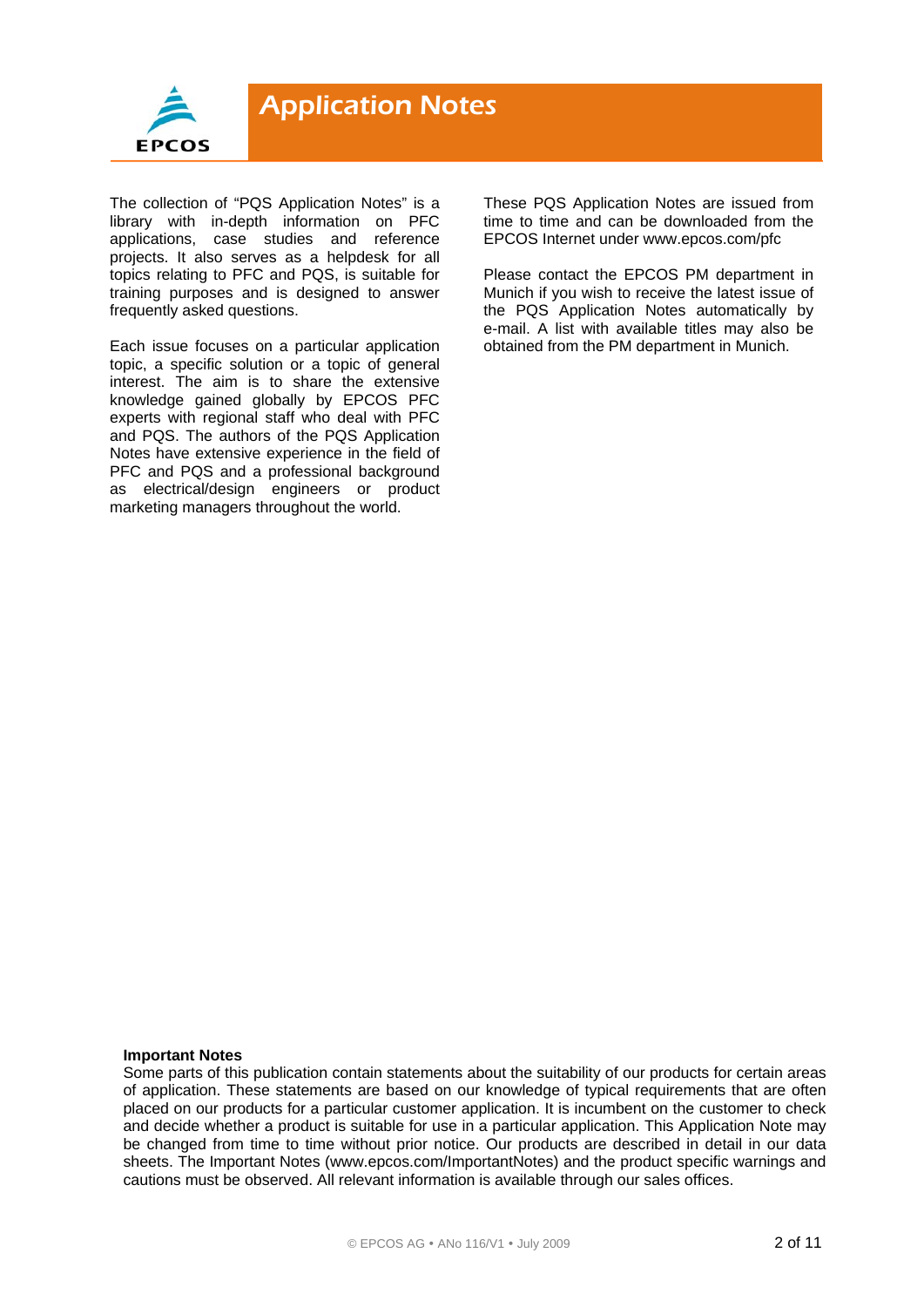

#### **Foreword**

In view of the large number of suppliers of PFC products, it should be quite easy to design a customized and application-oriented PFC system. However, experience shows that this is not the case: the range of products is too broad and the risk of over or under-dimensioning is too high.

This application note gives some important design rules that should be observed to make a PFC system a customized and effective powerquality solution for each specific application. By following the simple instructions for measuring, evaluation and analysis stated in the following pages, you will obtain an appropriate design for a PFC system with optimal performance.

The rules and instructions given here are the result of long experience in the field of power factor correction and power quality. Their use is an important cornerstone for guaranteeing the success of a PFC system!



#### **The Author**

*Ricardo Garrido* 

Electronics engineer with more than 20 years experience of PFC, designer of PFC systems and consultant for PFC solutions. PFC Product Marketing Manager for business development and support in Europe and the Americas since 2002.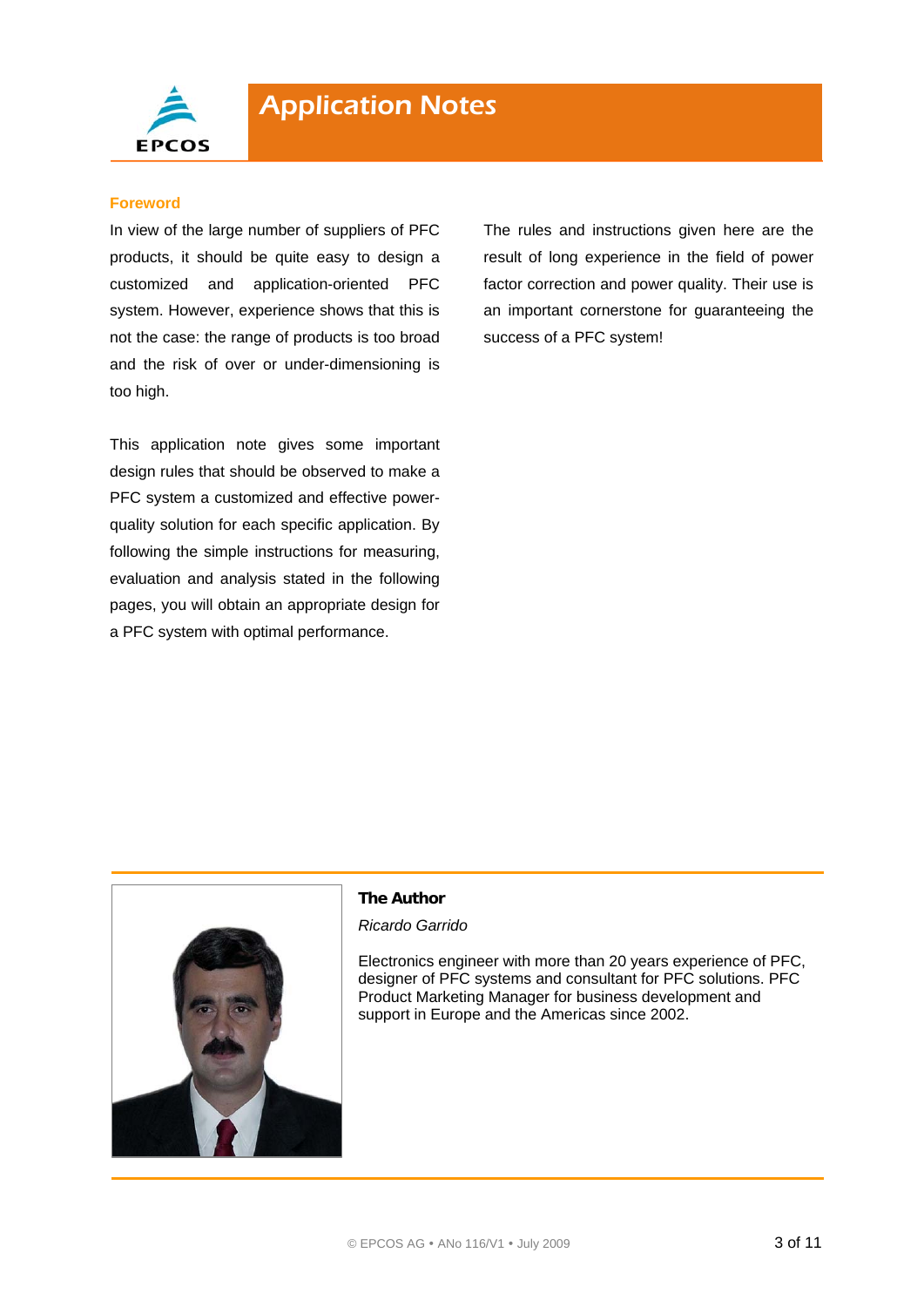

#### **Contents**

| 1.    |  |  |  |
|-------|--|--|--|
| H     |  |  |  |
| a a s |  |  |  |
| 2.    |  |  |  |
| П     |  |  |  |
| Ш     |  |  |  |
| H     |  |  |  |
| 3.    |  |  |  |
| . .   |  |  |  |
| L     |  |  |  |
|       |  |  |  |
| 4.    |  |  |  |
| ш     |  |  |  |
| H     |  |  |  |
| 5.    |  |  |  |
| ш     |  |  |  |
| 6.    |  |  |  |
|       |  |  |  |
| ш     |  |  |  |
| ш     |  |  |  |
|       |  |  |  |
|       |  |  |  |
|       |  |  |  |
|       |  |  |  |
| ш     |  |  |  |
| 7.    |  |  |  |
| ш     |  |  |  |
| ш     |  |  |  |
| 8.    |  |  |  |
|       |  |  |  |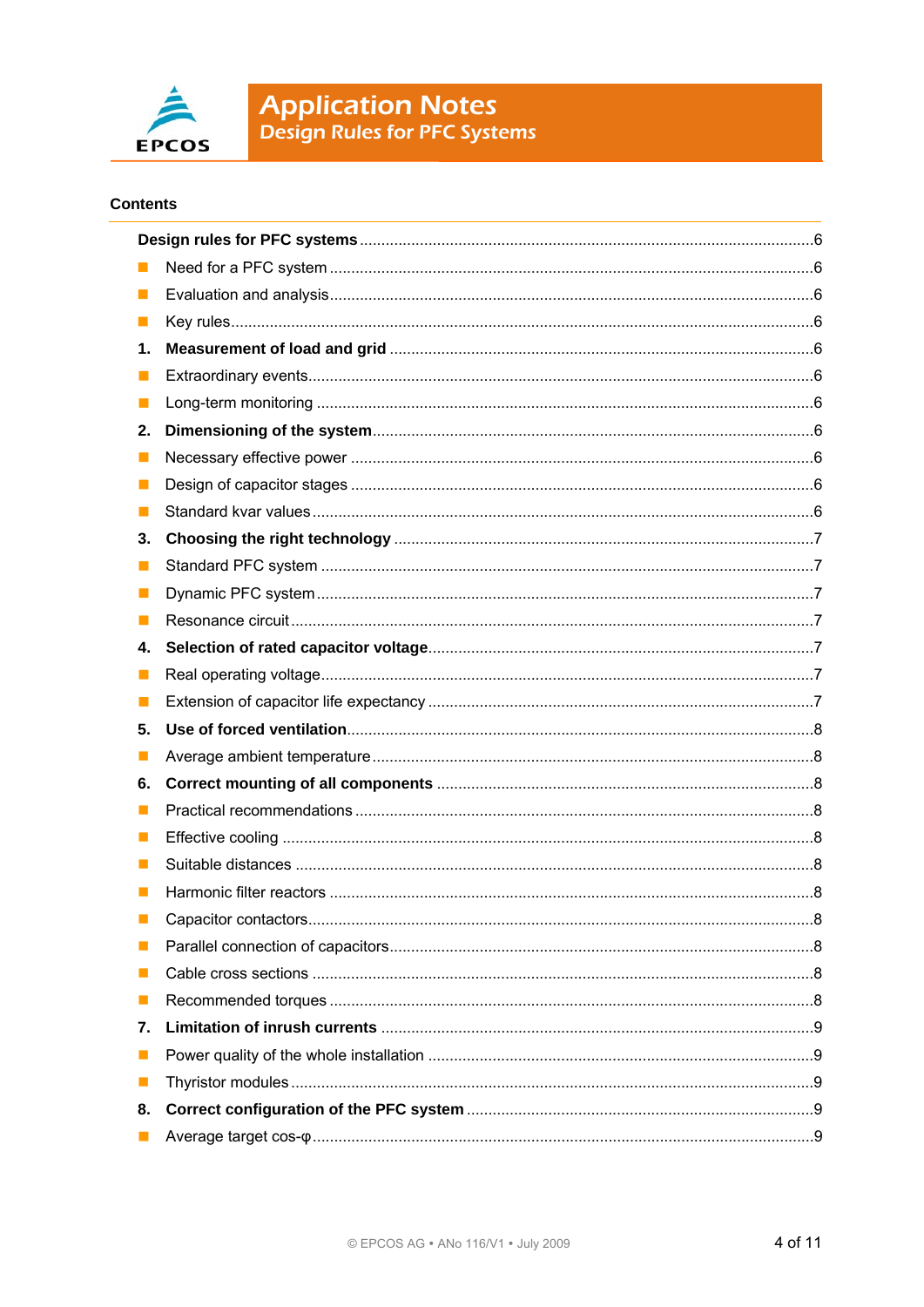

| 9. |  |
|----|--|
|    |  |
|    |  |
|    |  |
|    |  |
|    |  |
|    |  |
|    |  |
|    |  |
|    |  |
|    |  |
|    |  |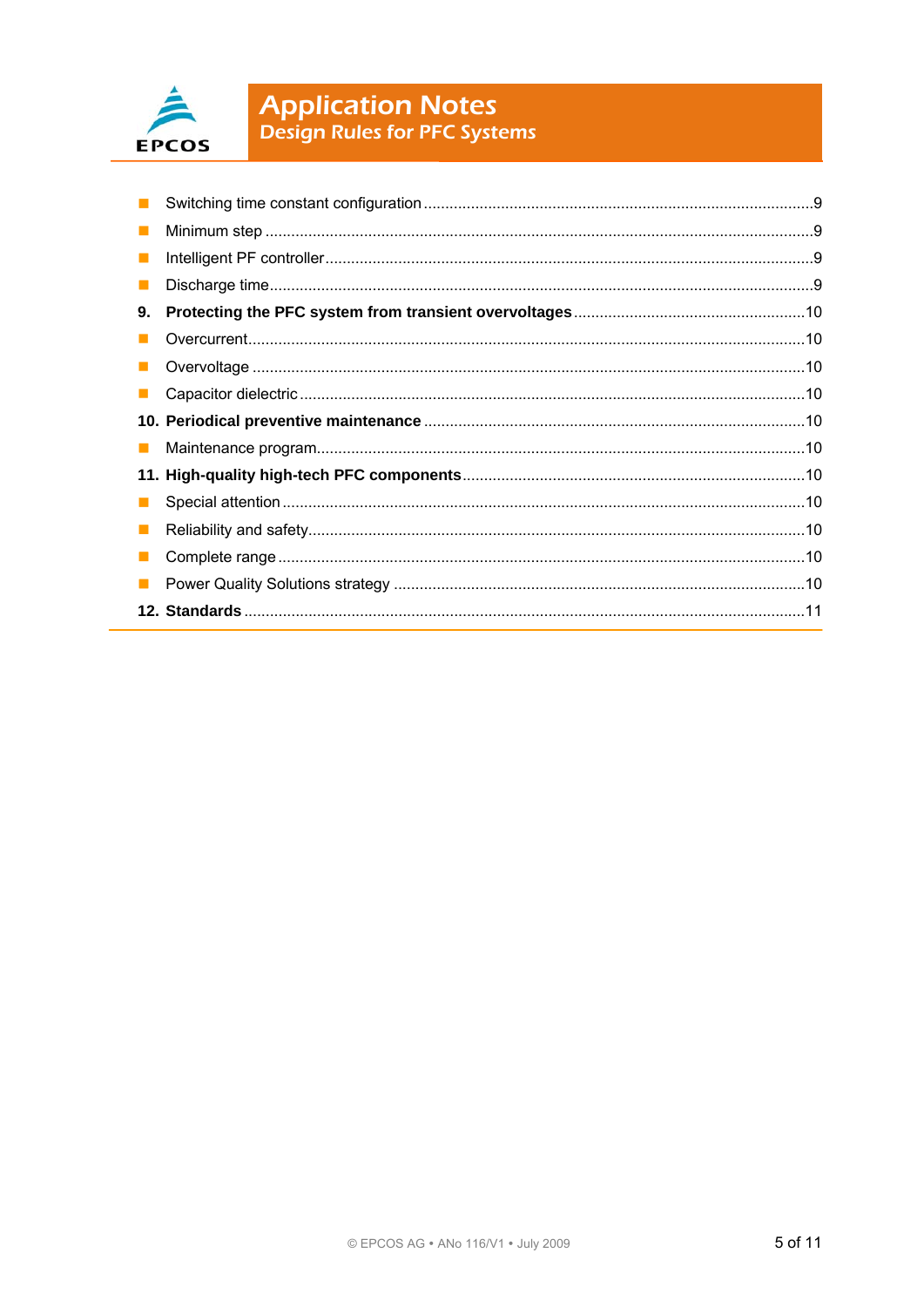

#### Power Factor Correction

### **Design Rules for PFC Systems**

Designing a PFC system is rather similar to treating a disease: if you have a health problem, you may read articles on the Internet or newspaper and talk to your family and friends to find a cure. But in the long run, only a thorough examination and check by your doctor will help to find the root cause and the right treatment in most cases. The same applies to the design of a PFC system. Once the **need for a PFC system** is evident, you can simply assemble some key components and see whether it works. It may work… but just like there is no medicine that will cure all diseases, there is no single all-purpose PFC system.

So it is mandatory to perform the equivalent to a medical X-ray examination prior to designing the final solution. The success of a PFC system is based on the measurements taken and on **evaluation and analysis** of the relevant values, combined with the observation of additional preconditions.

In this application note, we have collected some of the **most important key rules** which should be observed to achieve an optimum PFC solution. Please note that we are talking about rules, not recommendations - our experience shows that most failures in the field occur because these rules have been neglected. Please pay special attention to the following basic principles and rules!

#### 1. Measurement of load and grid

- Disconnect all existing capacitors/systems.
- Determine the normal load operating conditions.
- Measure all electrical parameters of the installation including:
	- the power factor
	- the current
	- the active power
	- the reactive power
	- the real permanent voltage
	- THD-V%
	- THD-I%
	- the amplitude of each harmonic current/ voltage



**Fig. 1:** Detuned PFC system

Also, measure how quickly the need for reactive power changes in order to determine suitable step sizes and switching time constants, and to decide if a dynamic system may be necessary. Please note that **extraordinary events** appearing during special load conditions such as voltage sags, transients or flicker might not be identified by a measurement of short duration. Only **longterm monitoring** can identify such power-line disturbances. According to the standards the measurement should be not less than one week.

#### 2. Dimensioning of the system

First determine the **necessary effective power** (kvar) of the capacitor bank in order to obtain the desired power factor.

**Design the capacitor stages** in such a way that the sensitivity of the bank is around 15 to 20% of the total available reactive power. There is no need to have a more sensitive bank that reacts with 5 or 10% of its total power, because this would lead to a high number of switching operations. This would burden the equipment unnecessarily when the real objective is to have a high average PF. Nevertheless the proper design depends on the size of the single loads in the system, and on the desired cos phi.

Try to design the bank with **standard kvar values** of effective power steps, preferably multiples of 25 kvar.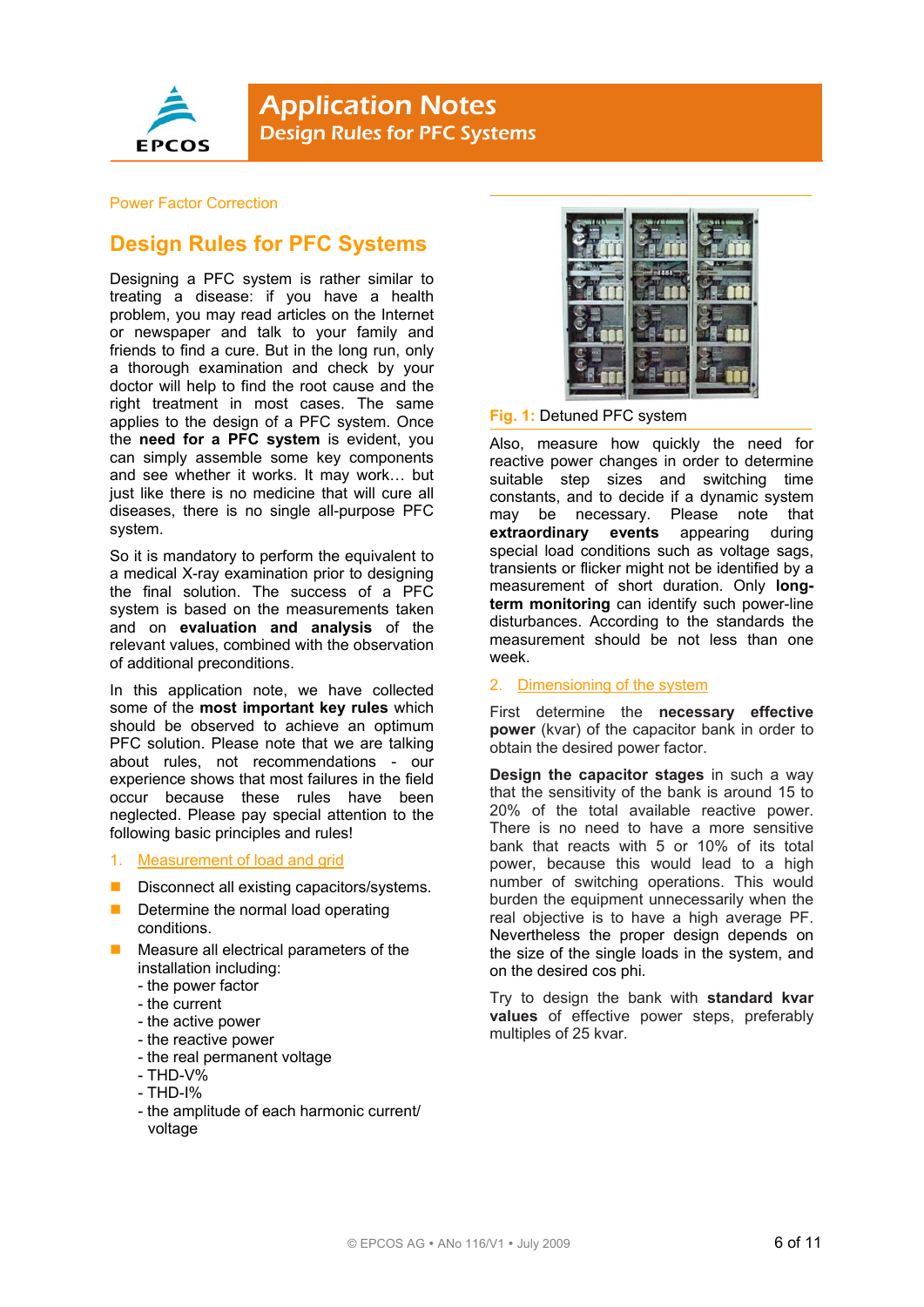

#### 3. Choosing the right technology

The values of THD-V% and THD-I% are the major factors in determining the design.

- Measure the presence of harmonic currents in the main feeder cable of the system without capacitors under all possible load conditions.
- Determine the frequency and maximum amplitude for every harmonic that could exist.
- Calculate the Total Harmonic Distortion of the Current (THD-I) as a percentage of the base frequency current: THD-I = 100  $\cdot$  (SQRT[(I<sub>3</sub>)<sup>2</sup>+(I<sub>5</sub>)<sup>2</sup>+ ... +(I<sub>N</sub>)<sup>2</sup>]) / I<sub>1</sub>
- Calculate every existing individual  $n_{th}$ harmonic value: THD- $I_n = 100 \cdot I_n / I_1$
- **Measure the presence of harmonic** voltages that might come from outside the system. If possible, measure the HV side.
- Calculate the Total Harmonic Distortion of the Voltage (THD-V) as a percentage of the base frequency voltage: THD-V = 100  $\cdot$  (SQRT[ $(U_3)^2 + (U_5)2 + ...$ +(U<sub>N</sub>)<sup>2</sup>]) / U<sub>1</sub>
- Are there harmonics such as THD-I > 10% or THD-V > 3% (measured without capacitors)? If NOT: u could use standard PFC and do

not consider harmonic filter reactors, but consider using  $V_{CAP} > V_{REAL}$ . If YES: use detuned harmonic filter reactors and consider the next question:

- $\blacksquare$  Is there 3<sup>rd</sup> harmonic content,  $I_3 > 0.2 \cdot I_5$ If YES: use detuned PFC with a detuning factor of  $p = 14%$ If NOT: use detuned PFC with a detuning factor of  $p = 7\%$  or 5.67 % and consider
- the following for the selection: If THD-V is 3 to 10%: use detuned PFC with a detuning factor of  $p = 5.67$  or  $7\%$ If it is > 10 %: ask for filters of special design

Select suitable components using the recommendations in the tables of the EPCOS PFC Product Profile for detuned PFC. The selection requires the values of effective kvar filter output, the voltage and frequency of the particular power line and the determined

detuning factor p, according to the dominant harmonic.

If all measurements lead to the conclusion that the grid is free of harmonics, a **standard PFC system** (without detuning reactors) can be chosen. In this case, however, the existing loads are of importance. For fast-changing loads, i.e. for applications which require a realtime response, a **dynamic PFC system** (switching of steps by thyristor modules) is the right solution.

Additionally, be aware that capacitors without reactors could form a **resonance circuit** together with the power-line inductance (mainly the input transformer). It should be carefully checked that the resonant frequency of this LC combination in every switching state of the PFC system does not lead to resonant current amplification.



**Fig. 2:** Harmonic filter reactors

#### 4. Selection of rated capacitor voltage

The **real operating voltage** is the one that is measured when the capacitors are connected.

Industrial facilities usually have their own MV/LV substations. In this case the output voltage of the transformers is often set to a higher value than the rated voltage supplied by the power utility. This is usually done to obtain a good voltage level for loads in some distance from the transformer. It may also happen when only a few of the connected loads are operational.

Using capacitors with a rated voltage higher than the actual operating voltage will significantly **extend their life expectancy** under such conditions. The lower effective power of capacitors operated at less than the rated voltage can be compensated by selecting a higher kvar output capacitor at a higher rated voltage.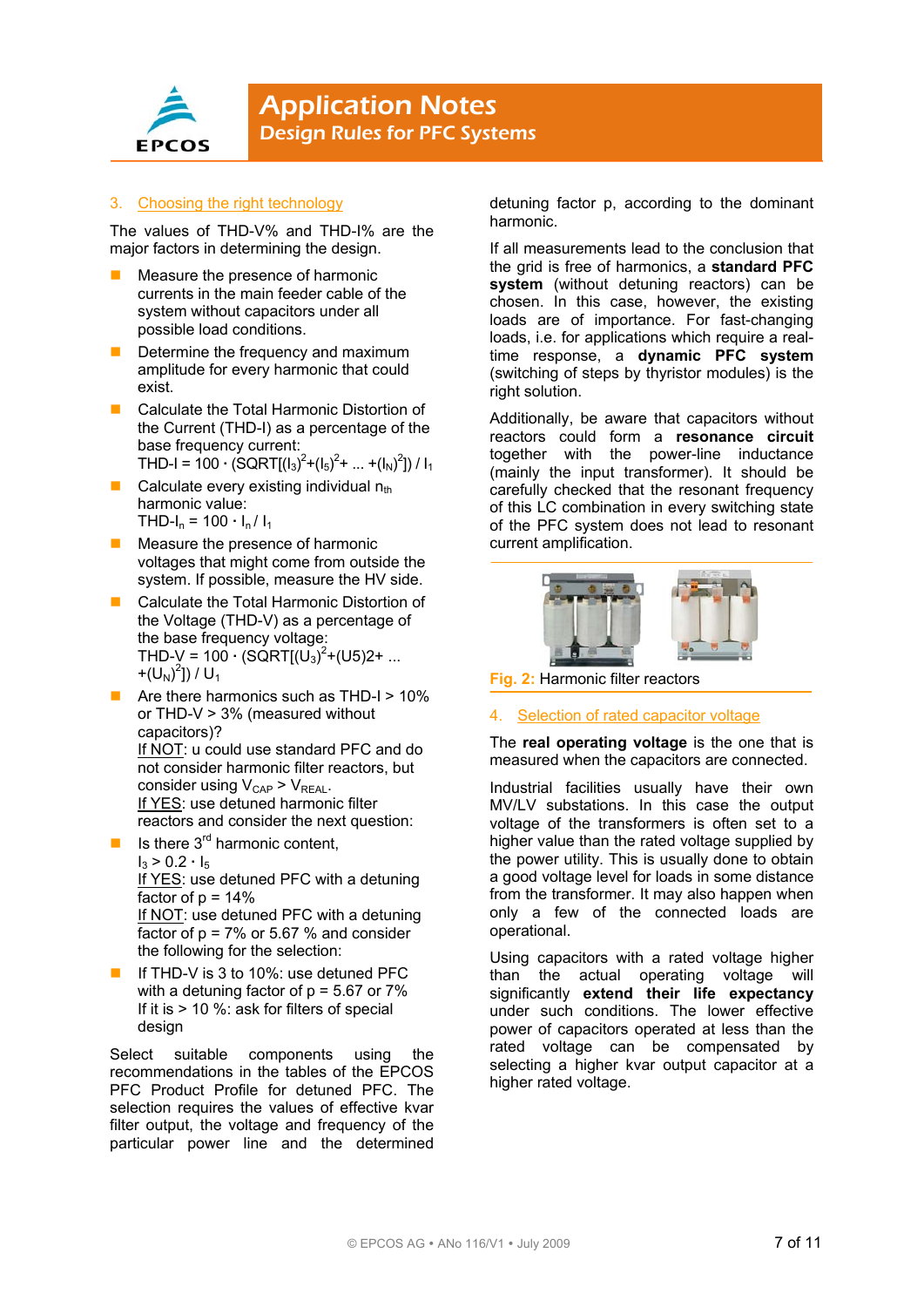

#### 5. Use of forced ventilation

According to the IEC60831 international standard, class D capacitors should operate at an **average ambient temperatur**e of 35 °C, although they may operate at the maximum of 55 °C for a short time.

Operation at the maximum temperature is not recommended at all because it inevitably leads to a significant derating of life expectancy.

Any PFC system from 100 kvar onwards should have enough forced ventilation to keep the ambient operating temperature of the capacitors at about 35 °C.

In case of permanent high ambient temperatures, MKV capacitors from EPCOS should be chosen (temperature class -25 °C up to  $+70$  °C).

Please note that the definition of ambient temperature is: "Measured at a distance of 20 mm from the upright can at two thirds of its height." The capacitor surface temperature can exceed the forced ventilation value of 35 °C by approximately 10 °C.

#### 6. Correct mounting of all components

Capacitors must only be mounted inside a PFC system following the **practical recommendations** given below. If possible, they should not be mounted inside the main board. Because the components inside a PFC system dissipate heat, it is very important to allow **effective cooling** of the capacitors. We recommend mounting the capacitors onto profiles and not onto flat metal sheets that would obstruct all cooling air-flows.

In general: Make sure that all components are mounted at **suitable distances** from each other to ensure effective cooling by an unobstructed air flow and to prevent additional heating by infrared radiation, contact or strong convection.

**Harmonic filter reactors** could operate close to or above 100 °C. If they are used in the PFC system, they shoul be mounted at a different height and as far away from the capacitors as possible. They also should be mounted onto metal profiles in order to use the cabinet as a heat sink and to prevent blocking the cooling air flow at the same time. Additionally it is of advantage to place the reactors as close to the cooling air exit as possible in order to avoid heat transfer to other components via the airflow.



**Fig. 3:** Minimum distance between PFC capacitors of the PhaseCap series

**Capacitor contactors** are rated for a certain capacitor power at an max. operating temperature of 50 °C. If the operating temperature exceeds this value, their power switching capability decreases significantly. They have to be mounted so that they do not receive heat transferred from any other component in the system.

Always use high breaking capacity fuses dimensioned for 1.6 times the rated current!

Do not connect capacitors in parallel by making a bridge using the capacitors' terminal block – it is designed for the current of only one capacitor.

If you need to **connect capacitors in parallel**, use separate cables to the terminals of the next component prepared to handle such capacitors together, such as a contactor or reactor.

Only use the recommended **cable cross sections**! Using smaller ones may lead to overheating of the capacitor terminals, causing a decrease of life expectancy. Also make sure to use high-quality cables of a high isolation class that emit little heat during operation.

Apply the **recommended torques** on the capacitor terminals and grounding/mounting studs.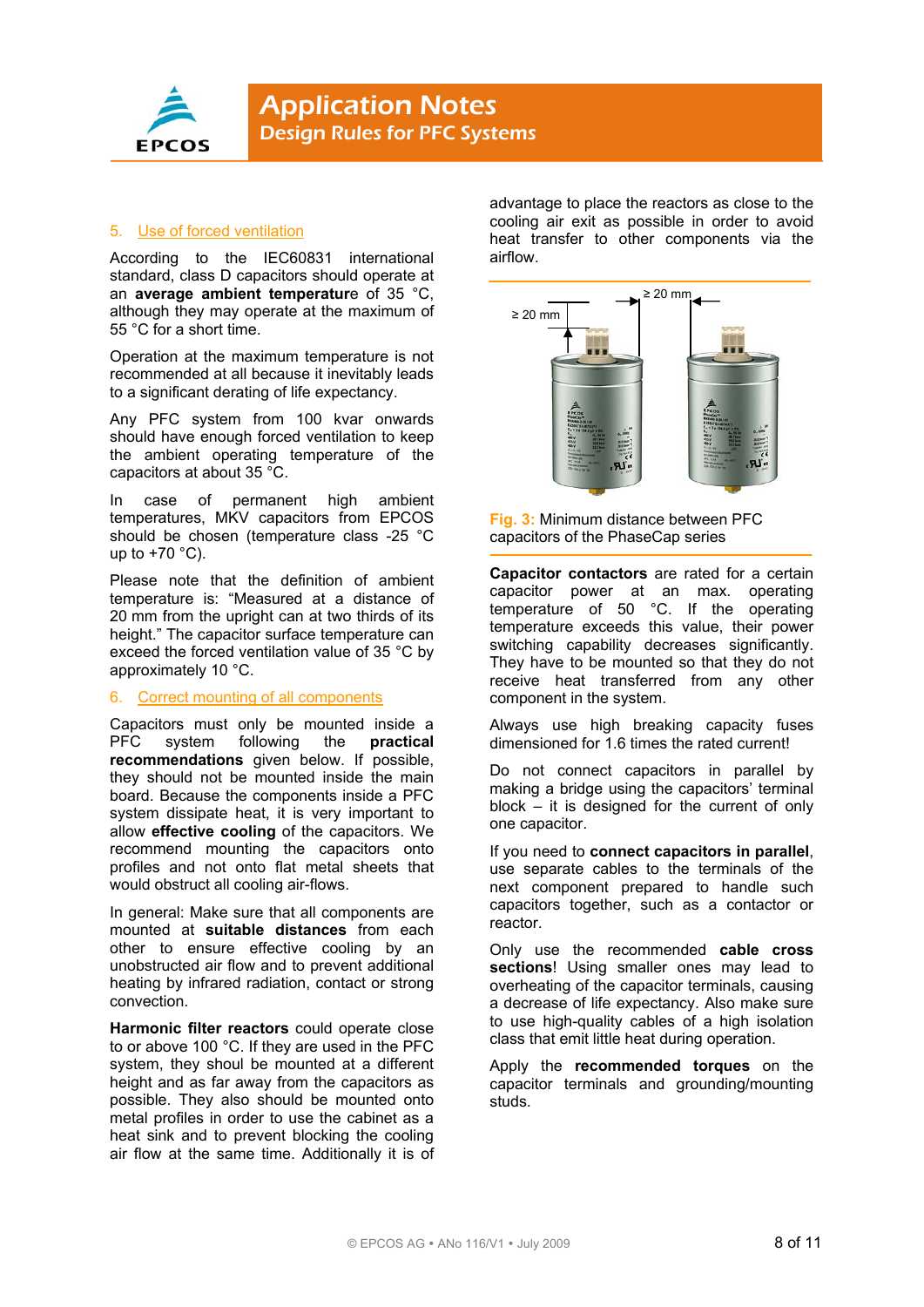

#### 7. Limitation of inrush currents

When capacitors are connected, inrush currents will always occur. They depend more on the short-circuit current of the point of connection than on the connected capacitor.

If not properly controlled, these inrush currents will inevitably shorten the expected lifetime of the PFC system and will worsen the **power quality of the whole installation**.



#### **Fig. 4:** Capacitor contactor

In standard PFC systems, capacitors must only be switched by capacitor contactors specially designed to switch capacitive loads and attenuate such inrush currents by precharging resistors.

It is important to bear in mind that even these capacitor contactors can only attenuate the inrush currents to a certain extent. They cannot prevent them completely. So it is better to reduce the number of switching operations as far as possible to avoid even these damped currents appearing too often and stressing the components of the PFC system.

Handmade coils made simply by wrapping the feeding cable are not sufficient to limit the inrush current!

Modern dynamic PFC systems use **thyristor modules** to switch capacitor steps without any inrush current transients at all. They allow an almost unlimited number of switching operations without any stress on the capacitors or any negative impact on the power quality.



**Fig. 5:** Thyristor module TSM series

For additional information, please see our application note: "Damping of inrush current" (ANo 113/V2, July 2008; www.epcos.com/pfc).

#### 8. Correct configuration of the PFC system

As a rule, the PFC system should achieve an **average target cos-φ/power facto**r. Please note that the emphasis is on average, which is not the same as an instantaneous or continuous adjustment.

Once the total required power of the PFC system has been determined, its **switching time constant** should not be configured too sensitively.

The **minimum step** should not be smaller than 10% of the total available capacitive power. Otherwise a slight change in the load will always cause switching. This would lead to an unnecessary high number of switching operations that significantly shorten the capacitor's life expectancy.

To reduce the number of switching operations, it makes sense to use **intelligent PF controllers**. They can register the number of switching operations and the operation time of every step. Use this information when sequencing the steps to get a fast response with a minimum switching number and achieve even stress on the capacitors at the same time.



**Fig: 6**: PF-controller of the BR6000 series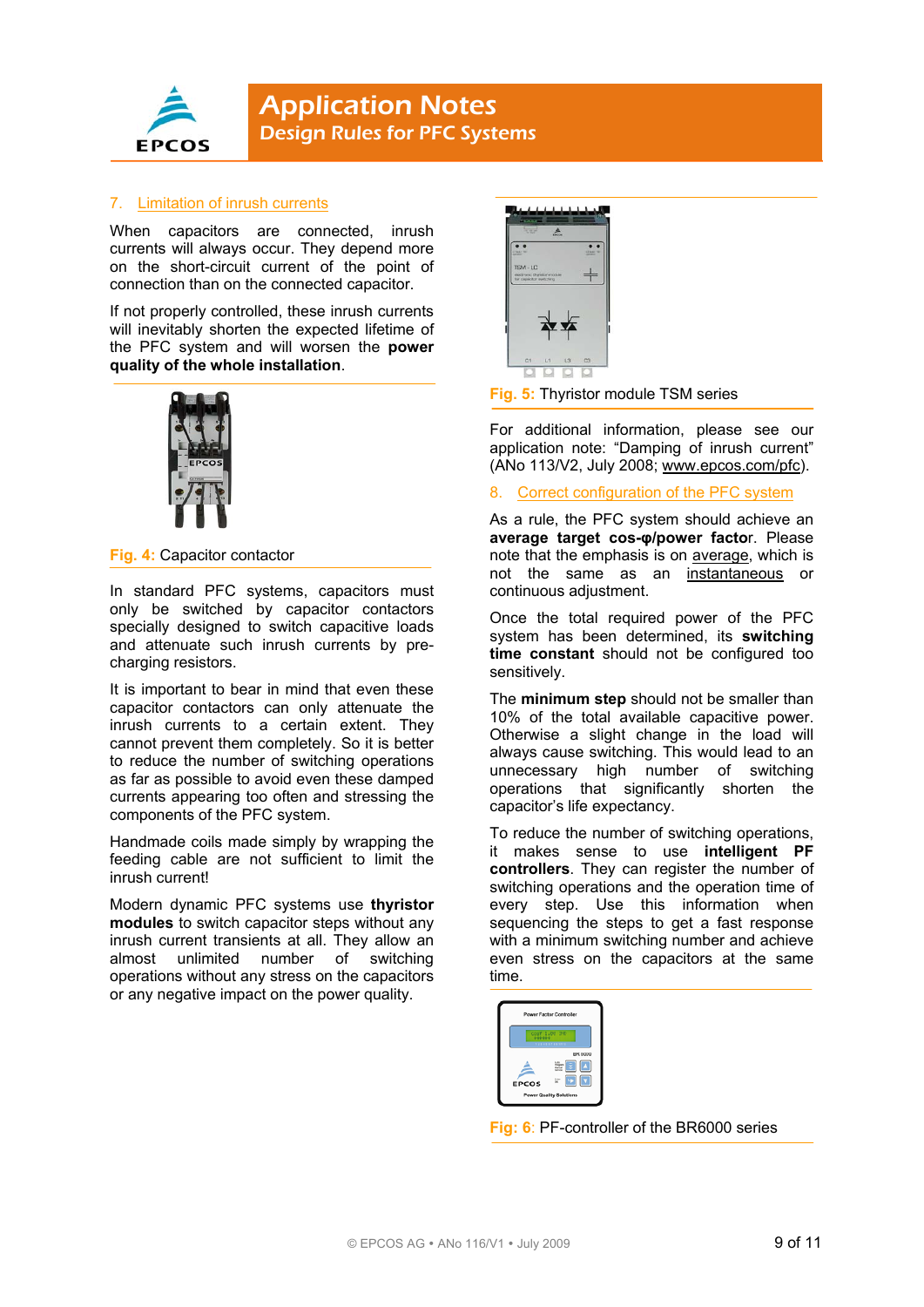

It will also be helpful to configure the system with two steps of the same minimum power. The minimum step is most highly stressed, because it performs the fine regulation. If there are two steps, the controller can distribute the stress between them.

Another important programmable parameter of the controller is the **discharge time**. This is the time that the controller has to wait before reconnecting the same capacitor to ensure it is discharged. The controller's default setting for the discharge time is usually 60 seconds. Setting the discharge time to at least 2 minutes will slow the system down and prevent an excessive number of switching operations while trying to reach the set target cos-φ.

#### 9. Protecting the PFC system from transient overvoltages

Apart from other effects, almost all capacitor overload conditions ultimately increase the operating temperature of a capacitor. **Overcurrent** due to harmonics causes more internal losses that are converted to heat. Permanent **overvoltage** causes permanent overcurrent – and thus more heat. High ambient temperatures heat up the capacitors. And remember: higher operating temperatures means a shorter life or in the worst case a capacitor breakdown.

In addition, the **capacitor dielectric** is quite sensitive to voltage transients, and as its temperature increases, even smaller transient overvoltages can cause severe damage to the capacitor.

Plenty of transient overvoltages occur in an industrial installation as high-power inductive loads are switched. So highly effective and inexpensive protection is obtained by installing LV varistors from phase-to-ground. They really can spare the system significant stress.

#### 10. Periodical preventive maintenance

Although PFC capacitors from EPCOS are maintenance-free, some preventive check-ups<br>should be performed. A preventive should be performed. A **maintenance program** for a PFC system is quite simple:

- Verify that the system complies with all the above recommendations.
- After the first week of operation, tighten up all terminals.
- Verify the efficiency of the forced ventilation (35 °C ambient temperature), check ventilation filters for permeability.
- Verify that there is no evidence of overheating or electrical arcing.
- Keep the system clean and free of dust.
- Check the capacitors' RMS current, it should be between 0.9 and 1.2  $I_{\text{rated}}$ .
- Repeat all these checks every 6 months.
- 11. High-quality high-tech PFC components

The power of a PFC system is comparable to that of a transformer, which means that a single cabinet contains as much power as all the distributed electrical equipment of the installation put together. It certainly deserves **special attention**, precautions and care.

With so much power involved, **reliability and safety** of the components are a must. Considering that all power electronic systems generate harmonics and transients, it is very important to use high quality and high technology in a  $21<sup>st</sup>$  century PFC project.

EPCOS offers a **complete range** of products needed for successful power factor correction. All key components are carefully harmonized to each other – they are the basis for the **power quality solutions strategy** that EPCOS pursues to provide optimal products and services.



**Fig. 7:** PQS from EPCOS – all key components for PFC